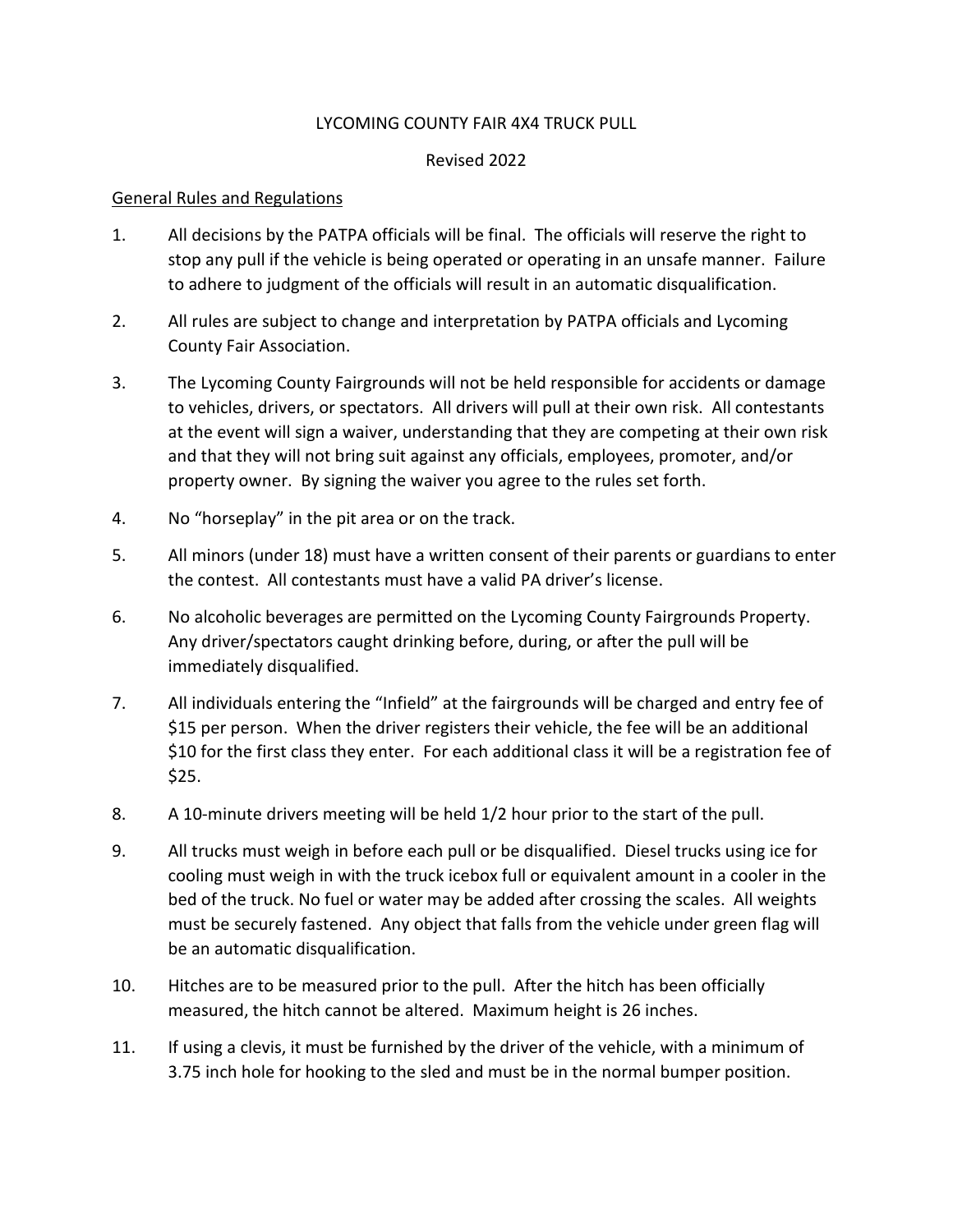Hitches must be frame mounted only. No trick hitches or floating hitches. Hitches must be rigid or solid in all directions.

- 12. Seat belts are required and must be worn. All safety equipment (i.e. helmets, fire extinguishers, fire suit, safety blankets, shrouds, etc.) are highly recommended above normal class requirements.
- 13. All contestants will be assigned numbers at the registration table and they must display the number in the driver's side of the windshield. This will assist the registration/announcing table with the pulling order. Old stickers from previous years must be removed or covered. If this is not done by driver, it will be removed during tech.
- 14. When staging for your class, if you are not to your vehicle after the second call by the track officials you will be disqualified and not permitted to pull. Drivers must stay in the staging area after entering.
- 15. No passengers at any time during the pull or on the pulling track.
- 16. All vehicles will be teched by track officials before they are permitted to pull in the event.
- 17. All vehicles (in the work stock, modified, and semi classes) must have a valid PA registration, state inspection, and proof of insurance.
- 18. Drivers may not register for a class once that class has started.
- 19. Any protested truck will be inspected as well as the truck of the protester. Items inspected will be at the discretion of PATPA officials. The fee will be \$200.
- 20. Drivers have the option to move the cone at the starting end of the track for sled placement. The cone must be set by the driver.
- 21. Each pull must start with a tight chain. No jerking or hot rodding allowed. The driver will have two attempts to move the sled.
- 22. Trucks will have a 75 ft. start. The sled must not move beyond the 75 ft. marker for a contestant to be awarded a second attempt to pull. Track officials will determine if the contestant made a valid effort to shut the vehicle down prior to crossing the 75 ft. marker.
- 23. If a truck breaks down before the 75 ft. marker and the contestant is able to successfully repair the vehicle before the class has ended, they may return in last position.
- 24. First puller in the class has the option to drop or keep their hook. They must notify track officials before leaving the track of their decision. If they drop their hook, they will move to last position in the class.